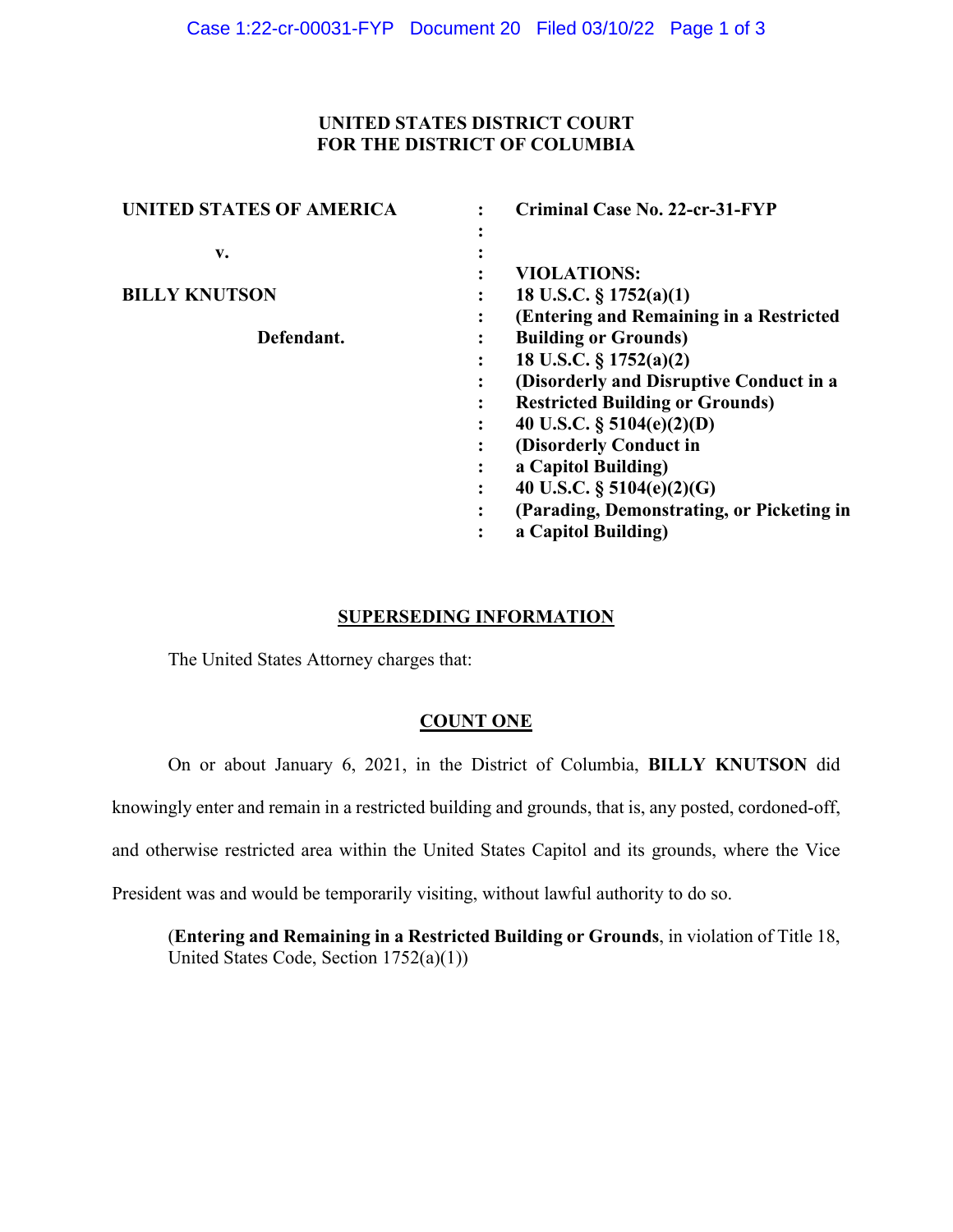#### **COUNT TWO**

On or about January 6, 2021, in the District of Columbia, **BILLY KNUTSON** did knowingly, and with intent to impede and disrupt the orderly conduct of Government business and official functions, engage in disorderly and disruptive conduct in and within such proximity to, a restricted building and grounds, that is, any posted, cordoned-off, and otherwise restricted area within the United States Capitol and its grounds, where the Vice President was and would be temporarily visiting, when and so that such conduct did in fact impede and disrupt the orderly conduct of Government business and official functions.

(**Disorderly and Disruptive Conduct in a Restricted Building or Grounds**, in violation of Title 18, United States Code, Section 1752(a)(2))

## **COUNT THREE**

On or about January 6, 2021, in the District of Columbia, **BILLY KNUTSON** willfully and knowingly engaged in disorderly and disruptive conduct in any of the Capitol Buildings with the intent to impede, disrupt, and disturb the orderly conduct of a session of Congress and either House of Congress, and the orderly conduct in that building of a hearing before or any deliberation of, a committee of Congress or either House of Congress.

(**Disorderly Conduct in a Capitol Building**, in violation of Title 40, United States Code, Section 5104(e)(2)(D))